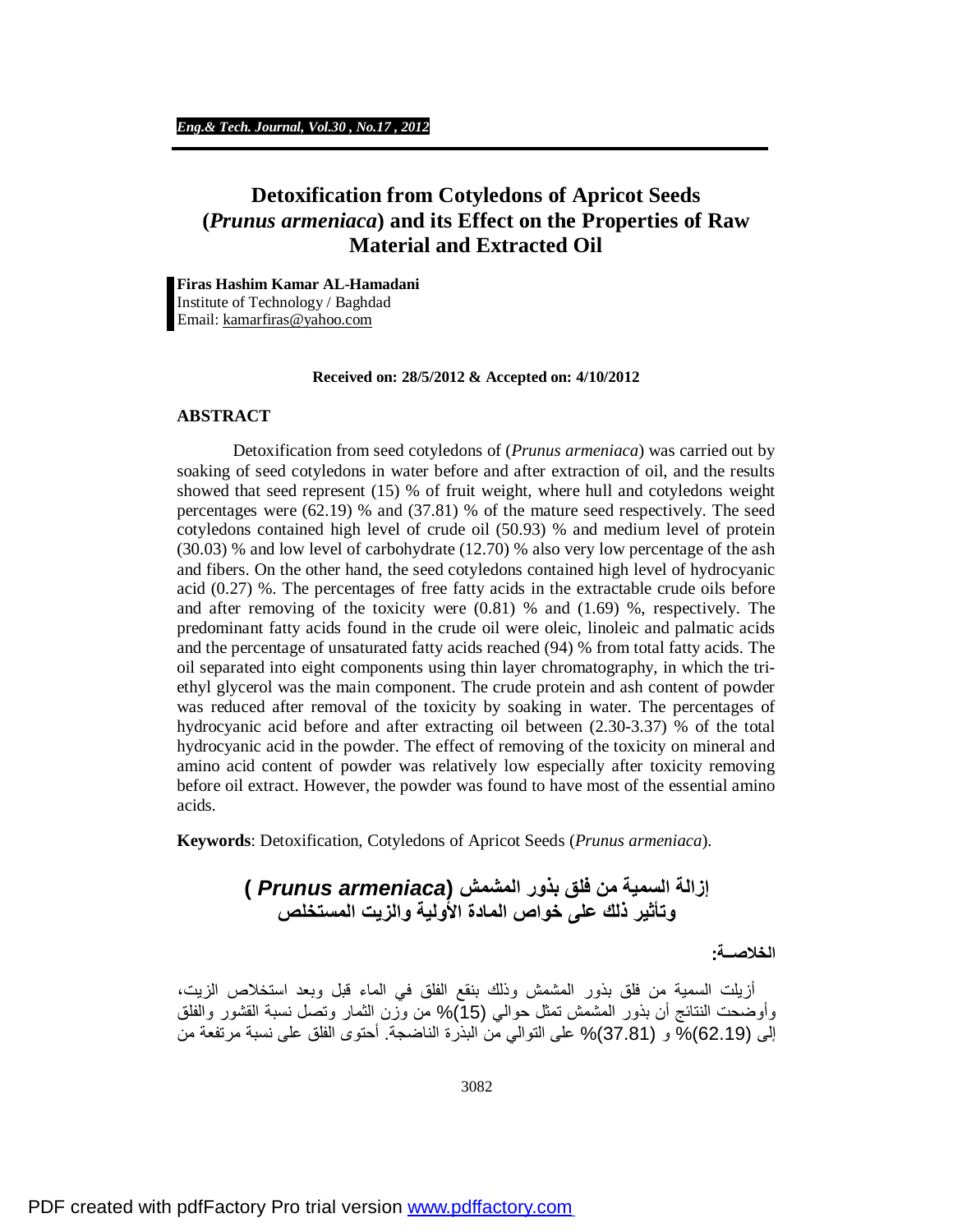الزیت الخام (50.93)% ومتوسطة من البروتین الخام (30.03)% ومنخفضة من الكاربوھیدرات (12.70)% بالاضافة الى نسب قلیلة جدا من الرماد والالیاف، ومن ناحیة أخرى أحتوى الفلق مزال الزیت على حامض الھیدروسیانیك بنسبة عالیة بلغت (0.27)% وكانت نسبة الأحماض الدھنیة الحرة في الزیت الخام (0.81 و 1.69)% قبل وبعد الإزالة على التوالي, وكانت الأحماض الدھنیة الشائعة في الزیت ھي الأولیك و اللینولیك و البالمتیك كما وصلت نسبة الأحماض الدھنیة غیر المشبعة إلى حوالي (94)% من مجموع الاحماض الدھنیة الكلیة, وتم فصل الزیت إلى ثمانیة مكونات باستخدام كروماتوكرافیا الطبقة الرقیقة وكان ثلاثي أسیل الكیلسیرول ھو المكون الرئیسي. محتوى البروتین الخام والالیاف في الدقیق اختزلت بازالة السمیة بعد عملیة النقع بالماء. نسبة حامض الھیدروسیانیك قبل وبعد استخلاص الزیت شكلت ما بین (2.30 – 3.37)% من محتواه الكلي في الدقیق. وكان تأثیر إزالة السمیة على محتوى الدقیق من العناصر المعدنیة والأحماض الامینیة قلیل نسبیا خاصة عند الإزالة قبل استخلاص الزیت، وقد احتوى الدقیق على اغلب الأحماض الامینیة الأساسیة.

### **INTRODUCTION:**

he cotyledons of apricot seeds are from the non-conventional sources to production of oil enters in the food industry and the output powder after oil extraction is a concentrates protein can be used to Increase the nutritional value The cotyledons of apricot seeds are from the non-conventional sources to production of oil enters in the food industry and the output powder after oil extraction is a concentrates protein can be used to Increase the nutrit and content of higher unsaturated fatty acids is similar with some of other food oils, in its physical and other chemical properties [2], which oil contains on the fatty acids key is oleic, linoleic and palmitic, and a tri ethyl glycerol which is the main component of the lipids parts [3, 4]. It also has using in other non-food industrial such as cosmetics industry [5]. by powder cotyledons of apricot seeds was characterized by containing a high percentage of protein ranging between (48-56%) and is rich in its content of important metal elements and that the protein balance in content of most of the essential amino acids [6]. Another study indicated that cotyledons seeds is content to of sugars, represented by three major sugars: Monoz (50%), glucose (37.5%) and claekoronic acid (12.5)% [7], and enter in the composition of Sainugenic Claicosade, it's the most important Amygdaline which limits the use of cotyledons seeds in nutrition, as it results in hydrolysis of hydrocyanic acid which is toxic of both humans and animals at a concentration of (2-4) mg cyanide per kilogram of body weight [8, 9]. The percentage of Amygdaline in cotyledons of apricot seeds to (5.16)%, while the hydrocyanic acid up to (0.32)% [6, 10, 11], and the toxicity of the cotyledons of apricots seeds can be remove by the enzyme hydrolysis of Amygdaline by soaking cracked the seeds in water for a period of ( 24) hours at room temperature or for a period of (12) hour at a temperature of (40)  $^{\circ}$ C where Amygdaline was analyses by Emulsin enzyme in the cotyledons seeds [12 ], as there are other ways to remove the toxicity was analyzed of Amygdaline by using fungi and yeasts [13].

The aim of this study is to determine the best way to remove the toxicity of cotyledons of apricot seeds before or after extraction of oil and the enzyme hydrolysis of Amygdaline that contains hydrocyanic acid causes toxicity while maintaining the physical properties and chemical composition and other components of the minerals

3083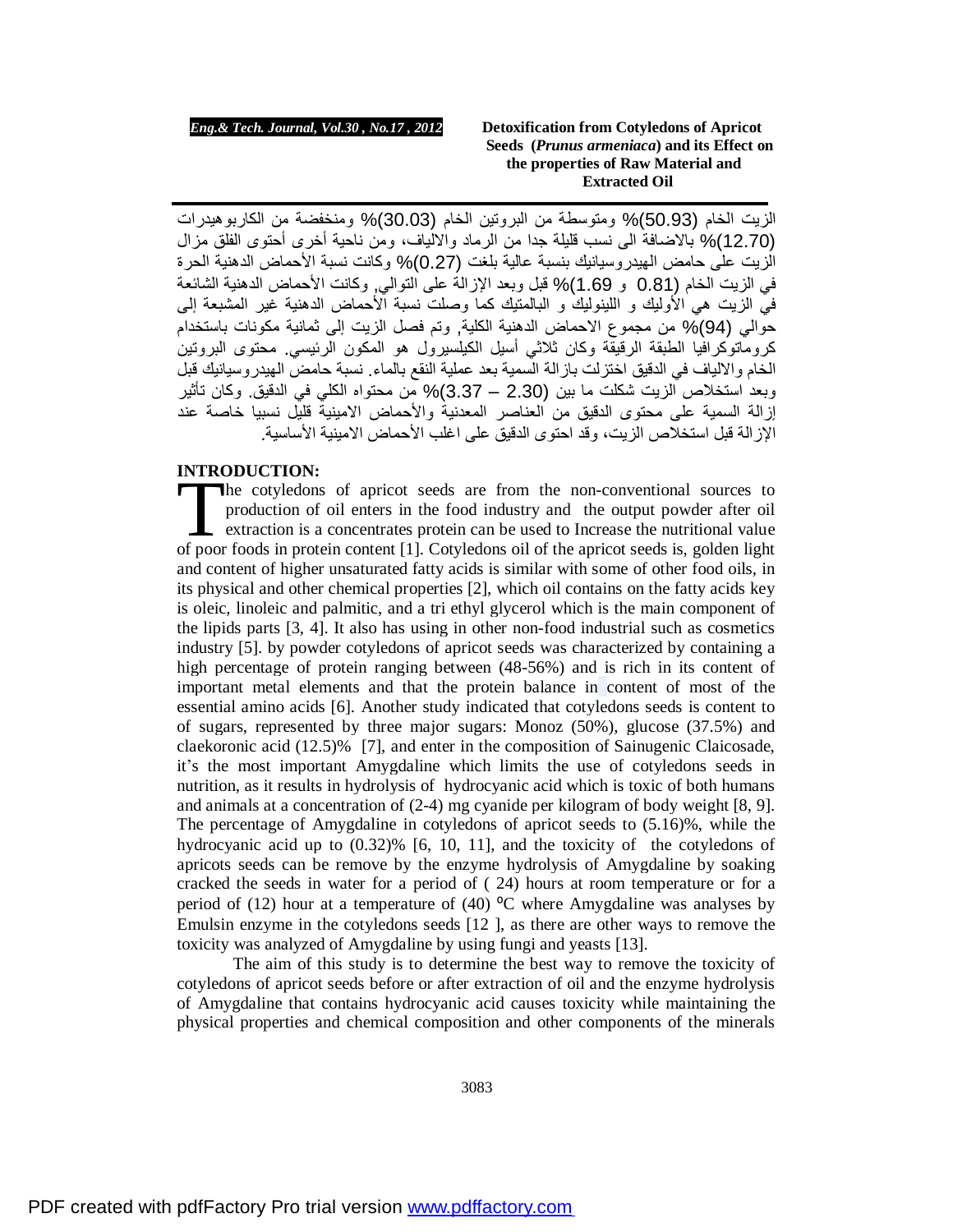and amino acids for powder cotyledons seeds removed toxic as well as maintain the properties of oil extracted.

### **EXPERIMENTAL:**

### **Raw Materials:**

Apricot fruits, known in Latin (*Prunus armeniaca*), it's belonged the class of *Magnoliopsida* or *Dicotyledons*, are obtained from the local markets in Iraq. Were separated seeds from fruits, then washed seeds and dried in the air for two weeks, were broken manually and collect, characterized taste bitter, grinding part by laboratory mill and burden in polyethylene bags and stored at a temperature of  $(-18)$  C<sup>o</sup> until analysis and extract the oil.

# **Instruments:**

- 1- Atomic Absorption Spectrophotometer (Perkin- Elmer 5000).
- 2- Flame Photometer Detector (FPD) (Perkin- Elmer XL).
- 3- Amino Acid Analyzer (Beckman 119 CL).
- 4- Gas Chromatography (GC/MS) (Perkin- Elmer XL).

# **Technical and Analytical Methods:**

# **Detoxification:**

Detoxification process has cotyledons of apricot seeds, after conducting a selfenzyme hydrolysis of the Amygdaline by Emulsin enzyme located cotyledons seeds to produce hydrocyanic acid, which is Causative to toxicity, has been the process of detoxification in two methods, as follows: -

# - **Detoxification of the Full Split Seeds before Oil Extraction:**

The full apricots seeds (without grinding) are soaked and cracked in the amount of water by (1:12 w / v) at a temperature of (47) <sup>o</sup>C for a period of (30) hour with the change of water every two hours, and after detoxification was removed the water from cotyledons seeds and drying in the oven at a temperature of  $(50)$  °C for (12) hours, and were then cotyledons apricot seeds grinding to remove toxicity by laboratory mill and then conducted the process of extracted oil by ether  $(40-60)$  °C. The powder of cotyledons apricot seeds removal toxicity and oil has been filled in glass bottles and save them to closed well at temperature of  $(-18)$  °C to conduct the necessary analyzes [8].

## - **Detoxification from Crushed Split Seeds after Oil Extraction:**

In this method have been crude crushed cotyledons seeds into small pieces and then extracts the oil from crushed cotyledons seeds by ether (40-60)  $\degree$ C and eliminate the effects of the solvent remaining. After that, the crushed and oil removed grains are socked in the amount of water (1: 5 w / v) and incubation at temperature of (60)  $\rm{^{\circ}C}$  for (6) hours with mixing and changing the water every (30) minutes to increase the rate of detoxification of crushed cotyledons seeds and then filtering to remove the water and drying in the oven at a temperature of  $(120)$  °C for a period of two hours.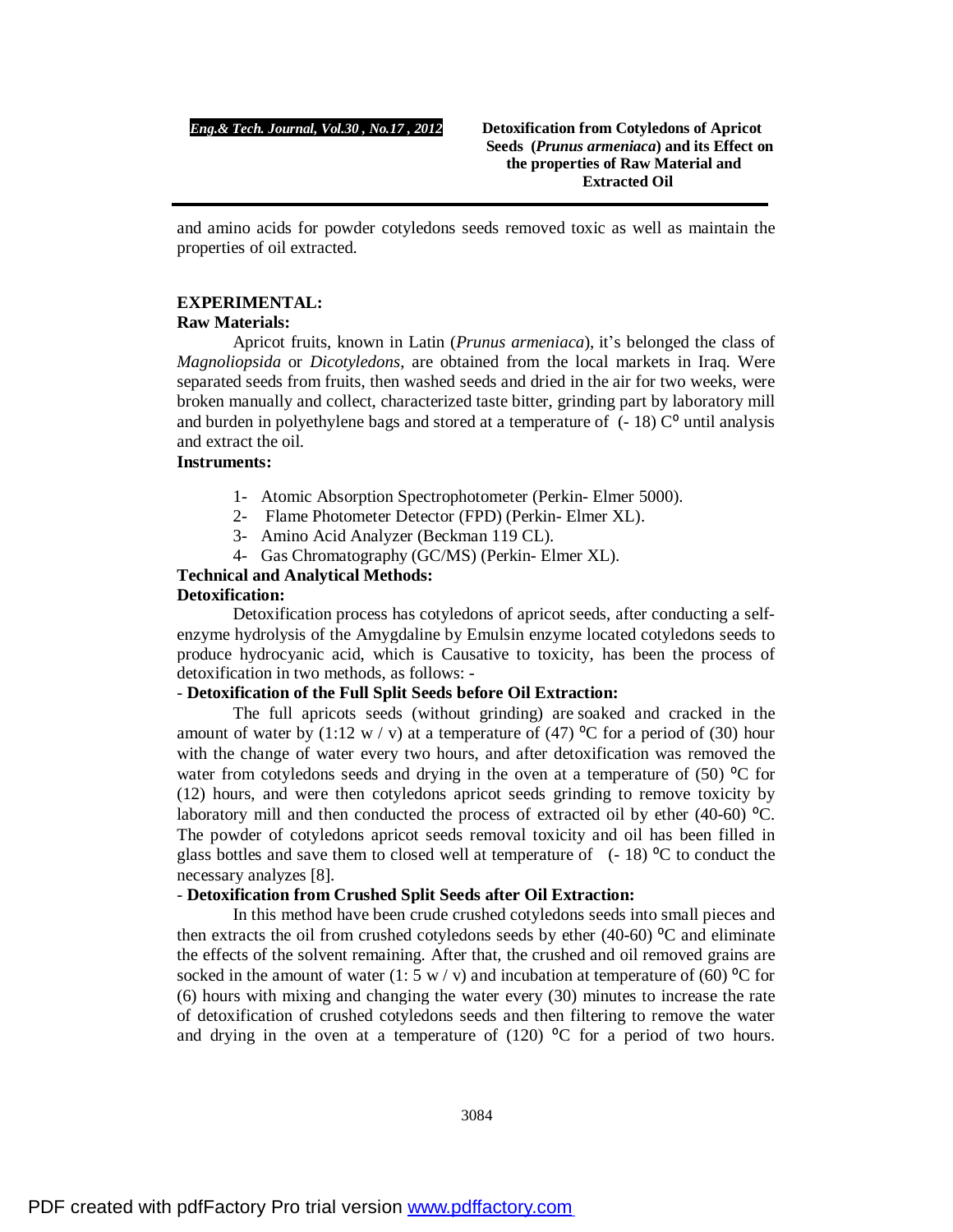Cotyledons seeds crushed, removed oil and toxic were dried and packed in glass bottles and save them to the closed well at temperature of  $(-18)$  °C to conduct the necessary analyzes [11].

# **Physical Properties of Seeds:**

The weight and size of seeds were estimated and the proportion of cotyledons and the outer casing (peel) and specific weight calculate according to the method of [8].

# **Approximate Chemical Composition and Mineral Elements:**

Moisture content, crude protein  $(6.25 \times N)$ , crude oil, total ash and crude fiber were Measure according to the method [14]. The estimated metal elements (copper, calcium, iron, magnesium, manganese and zinc) by Atomic Absorption Spectrophotometer (Perkin Elmer 5000) and the amount of sodium and potassium using Flame Photometer Detector (FPD) (Perkin Elmer XL), and the ammonium molbaide color method is used to estimate phosphorus and measuring the intensity of blue color at a wavelength (625) nm [14].

### **Estimation of Hydrocyanic Acid:**

As much hydrocyanic acid in powder of cotyledons of apricot seeds, according to the method [14], after conducting enzyme hydrolysis of Amygdaline located in cotyledons seeds, where they were incubated sample (10) gm in a Caldahl beaker (800) ml with (200) ml of distilled water for ( 6) hours, then steam distillation was carried out to soaked powder of cotyledons the apricot seeds and collect (150) ml in a beaker containing distillate (20) ml of a solution of sodium hydroxide concentration (2.5)% and then reduced to the size of distillate (250) ml. Taking (100) ml of distillate are diluted former prepared and added to it (8) ml ammonium hydroxide concentration (6) N standard and then added (2) ml of a solution of potassium iodide (5)%, with a good shake and calibration of the resulting solution by silver nitrate solution ( 0.02) N and then calculate the milligrams of hydrocyanic acid according to the following equation:- (1 ml silver nitrate  $0.02$  N = 1.08 mg hydrocyanic).

### **Amino Acids:**

The amount of total amino acids were Estimated according to the method [15], and by digestion of (25) milligrams of powder cotyledons of apricot seeds in a capacity tube (25) ml and added to (10) ml of hydrochloric acid concentration (6) N and has a contains (0.01)% of (Mercaptoethanol), and after the good closure of the tube was heating in the oven on the degree of (110)  $\rm{^{\circ}C}$  for (24) hours and then cooling to room temperature, filtration and washing the sediment by distilled water and completing volume to (25) ml in standard flask. Taking (5) ml of the filtrate in the beaker capacity (50) ml and placed in the dryer glass under vacuum in a beaker containing potassium hydroxide (KOH) in a solid status and another containing concentrates sulfuric acid until completely dry the sample and then remaining are solve in (1) ml of buffer solution (sodium esters) pH of (2.2) and kept at a temperature of (4)  $\degree$ C to be analyzed by (Amino Acid Analyzer Beckman 119 CL).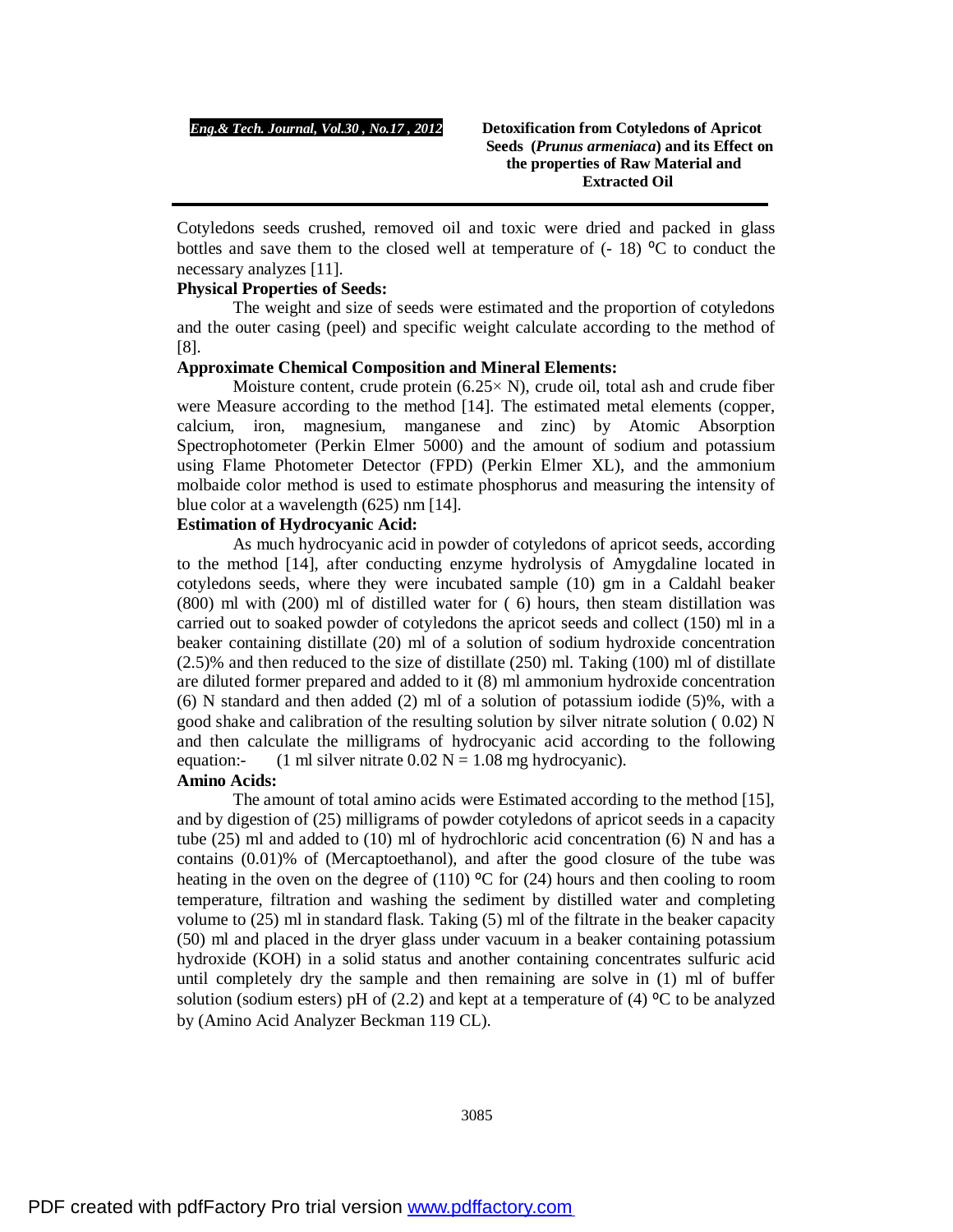### **Crude Oil:**

The oil of the apricot seeds were extracted by soaking crushed cotyledons seeds in ether at temperature between (40-60)  $\rm{^{\circ}C}$  for (24) hours with shaking at intervals, and filtration to separate resulting, a powder remaining were soaked in new pure solvent for (12) hour, then extracts resulting were collected in the flask and filtering, existence of a sufficient amount of anhydrous sodium sulfate are used to remove any of water, and then recover the solvent by rotor evaporator at temperature (12)  $\degree$ C under vacuum to obtain crude oil [16].

# - **Physical and Chemical Properties of Oil:**

Measure the refractive index and specific gravity at a temperature of  $(25)$  °C, and estimated the values of iodine number, soaping, non- soaping material and the percentage of free fatty acids estimated as oleic acid and value of peroxide number  $(O_2 / kg)$  oil according to the method [14].

#### - **Composition of Fatty Acids:**

 Estimated the fatty acids in the oil of the cotyledons of apricot seeds by using Gas Chromatography (GC/MS) (Perkin Elmer XL) ( according to the method of [4], where we took  $(0.1)$  gm of the oil in a tube locked a good cover a capacity  $(50)$  ml and dissolved in (2) ml of benzene and then added (10) ml of methanol containing (1)% of a pure concentrated sulfuric acid, then lock the tube well and heating in the oven at a temperature of (90)  $\textdegree$ C for a period of (90) minutes and after cooling to room temperature was added (10) ml of distilled water and then mixing good of the contents of the tube, and make extraction for the fatty acids of esters formed by using (1) ml of ether at temperature between  $(40-60)$ <sup>o</sup>C with good mixing and repeated the extraction three times. The extracts were collected and passed through anhydrous sodium sulfate and concentrated by using nitrogen gas and kept in the refrigerator until analysis. We use Gas Chromatography (GC/MS) (Perkin Elmer XL) in the separation of methyl esters of fatty acids previously prepared and followed the following conditions: Use (DB-SF used silica capillary column) length (60) cm and the internal diameter (0.32) mm and the program temperature starts from (150)  $\rm{^{\circ}C}$  and ends at (240)  $\rm{^{\circ}C}$  and the gradual rate increase (3)  $\rm{^{\circ}C}$  / min and the unit injection temperature of (230)  $\rm{^{\circ}C}$ while the temperature of the scouts (250)  $\degree$ C, fatty acids separated were identified by the detention time  $(R<sub>t</sub>)$  in the presence of a standard sample of known fatty acids and calculate the proportion of each acid in the mixture by measuring the area under the curve .

#### - **Separate Sections of the Oil:**

 Were separated sections of the oil of the cotyledons of apricot seeds, according to the method [17], which was activated thin layer sheets (Silica gel G Type 60, 0.25mm) in the oven at a temperature of (110)  $\degree$ C for an hour and then determine the starting line and end line and placement of samples on activated thin layer plates and placed the samples in (Spots), quoted panels to a glass jar containing the mixture of solvents used in the separation which ether and diacetyl ether and snow acetic acid ratios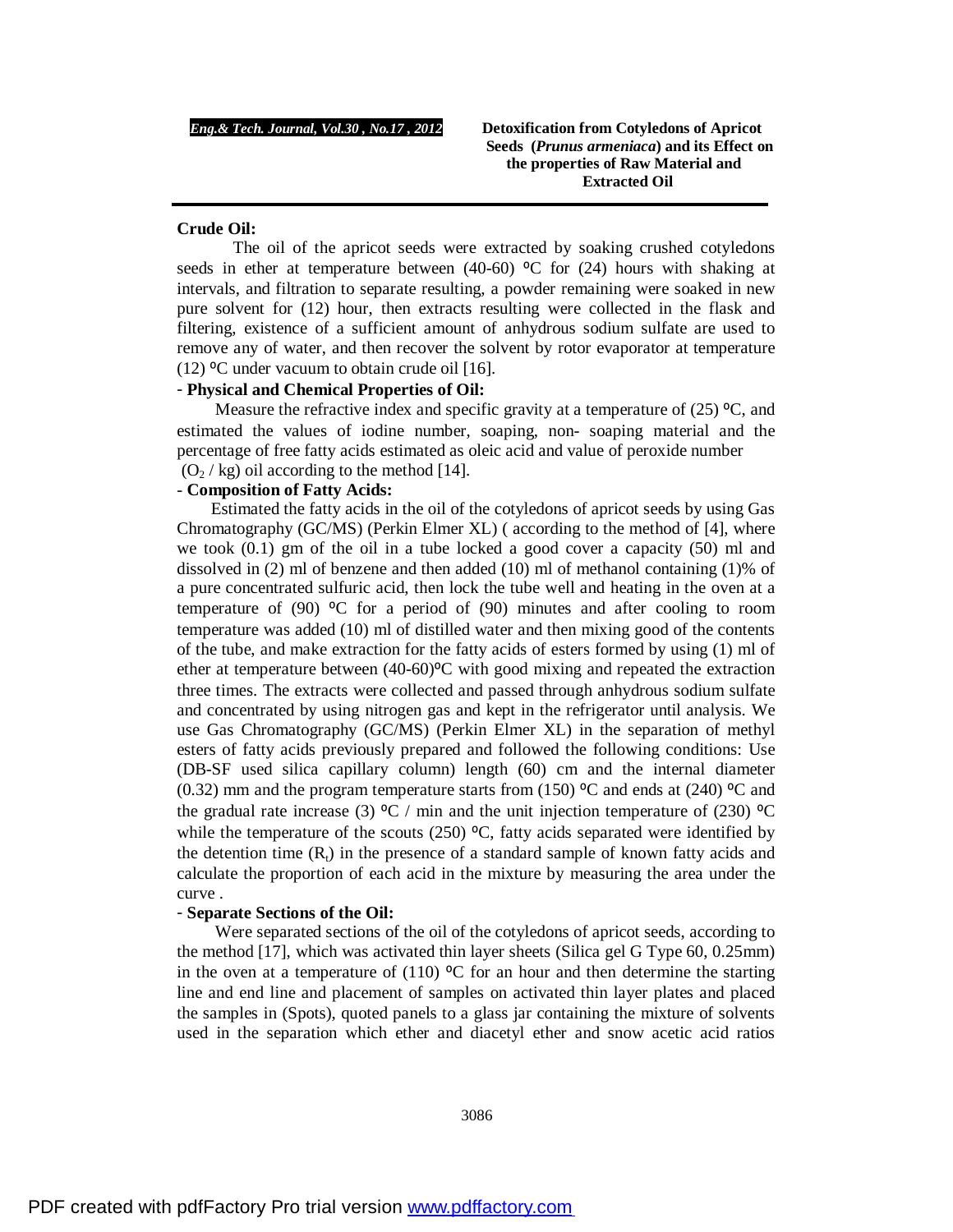(70: 30:  $2 \text{ v} / \text{ v} / \text{ v}$ ), and left panels the effect until the arrival of the solvent to the finish line and then rose from the vase Chapter and left to dry residue of the solvent at room temperature. Iodine vapors were used manifesting separated components, and calculate the values of pigments  $(R_f)$  in oil samples of apricot seed.

# - **Statistical Analysis:**

 Results were analyzed using the test (T-test) calculates the (Least Difference Significant) at the level of significance equal to or less than (0.05), depending on the method of [18].

# **RESULTS AND DISCUSSION**: **Crude Cotyledons Seeds:**

 Table (1) shows the some important of physical properties of the apricots seeds on the basis of dry weight and the basic components to cotyledons seeds resulting a byproduct of the fruits of a species commonly planted in Iraq, represent the seeds of about (15) percent of the weight of overall fruit, and notes from the results that weight calculated for each (100) seed is (119.48) gm, and therefore, the average weight of seed per up to (1.19) gm almost, while the average size of the seed to (1.06)  $\text{cm}^3$ , and when calculating the specific weight of the seeds of the average weight and size found to be within the limits of  $((1.126)$  gm / cm<sup>3</sup>. The results showed that the proportion of cobalt percentage up to (62.19)%, while the cotyledons percentage was around (37.81)% of the weight of the seeds. It should be noted that the properties of cotyledons seeds are different depending on the type and thickness of the solid wood layer, has been found all of  $[6, 8, 10]$  that the proportion of cobalt in the apricot seeds, ranging from (62-69) %, while ranged of cotyledons between (31-38) %, and these results are consistent with the results of this study in the ratio of the cobalt and cotyledons of the apricots seeds.

The values in Table (1) shows that cotyledons seeds contain a high percentage of crude fat up to (50.93)% and the proportion is also high in protein up to (30.03)% and the percentage of the two main components (oil and protein) in cotyledons seeds up to (80.96)%, therefore its considered an important source rich in oil and protein, and the results shows also contain the cotyledons seeds on the proportion of ash up to (0.342)% on the weight of dry basis, while the crude fiber about (4)% and up the proportion of carbohydrates calculated the difference (extract without nitrogen) to (0.712)%, therefore, the results of this study agreed with [6].

It should be noted that the crude of the cotyledons of apricot seeds contains Amygdaline which decompose and give the toxic hydrocyanic acid and the results showed that the hydrocyanic acid percentage in the cotyledons remove oil (the exact raw) about to  $(0.27)$ % and this percentage consistent with [8, 11].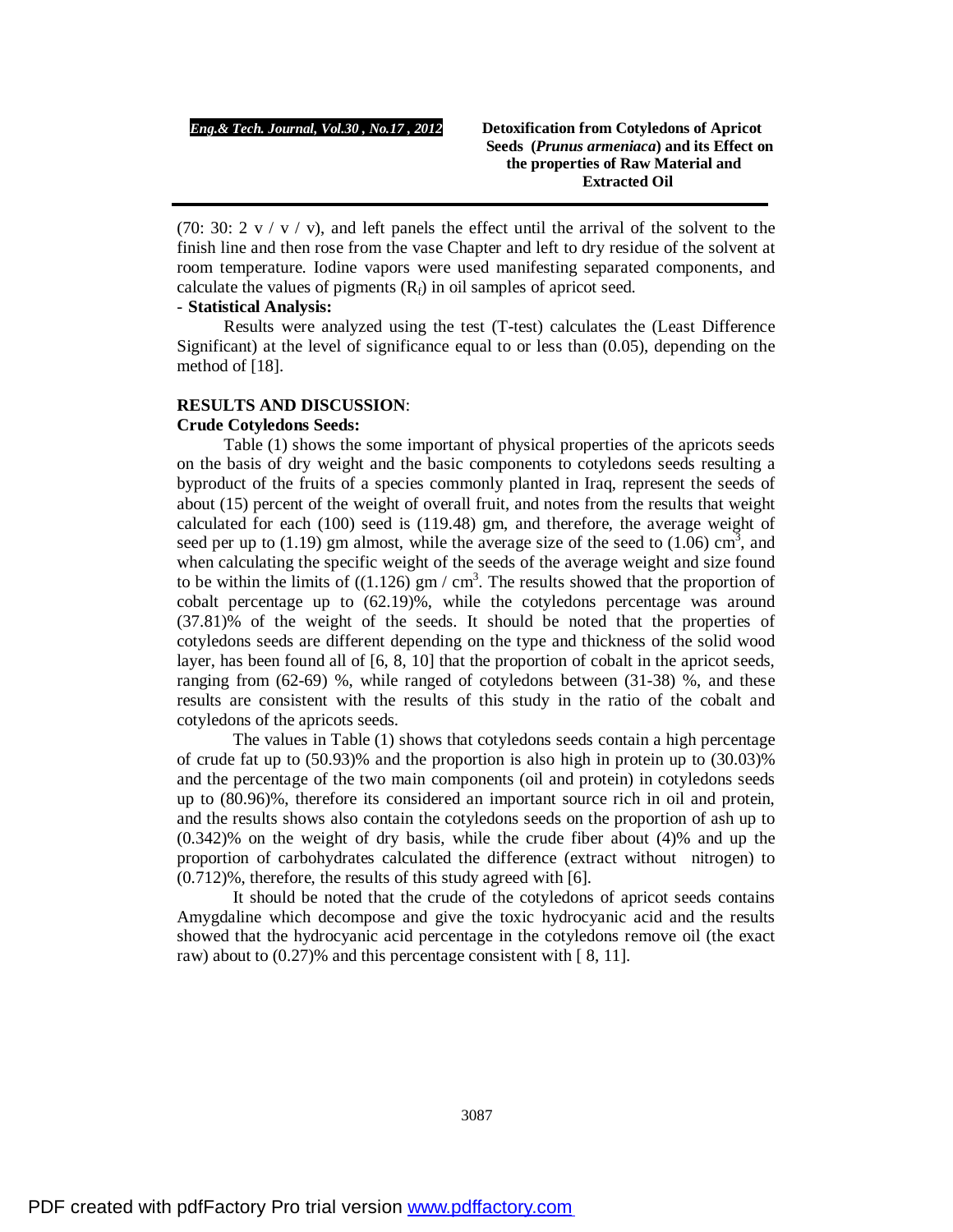# **Oil of Cotyledons Apricot Seeds:**  - **Physical and Chemical Properties of Oil:**

 The physical and chemical properties of crude oil extracted from the cotyledons of apricot seeds before and after detoxification as shown in table (2), and it's show also in general no significant differences in physical properties (specific gravity, refractive index) between the crude extract before and after detoxification, as notes the rise in the ratio of free fatty acids (acidity) of up to twice in the crude oil extracted after detoxification compared extract before detoxification, and the acidity of crude oil was increasing because effect of the soaking process to the cotyledons seeds during detoxification process, before oil extraction, which led to the revitalization of the lipase enzyme (Lipase) and thus the high percentage of free fatty acids estimated as Oleg acid of (0.18)% in the Crude oil extract before detoxification to (1.69) % after detoxification. It is clear from the values of peroxide number of crude oil there is no significant difference between the crude extract before and after detoxification where (0.99 and 1.02) mile equivalent  $(O_2 / kg)$  oil, respectively, and the values of iodine number in crude oil (103.8 and 104.5) before and after detoxification respectively were no significant difference between them, and classify the oil cotyledons of apricot seeds

**Table (1): Some Physical Properties of Crude Apricot Seeds are Calculated on the basis of Dry Weight and the basic Components of the Cotyledons Apricot Seeds (Crude Powder).**

| <b>The Property</b>                        | Value*                       |  |
|--------------------------------------------|------------------------------|--|
| Weight 100 seeds (gm)                      | 119.48                       |  |
| Size 100 seed $\rm (cm^{-3})$              | 106.10                       |  |
| Specific weight $(gm / cm3)$               | 1.126                        |  |
| Shell weight 100 seeds (gm)                | 74.31                        |  |
| weight 100 seeds (gm) Split                | 45.17                        |  |
| Cobalt ratio (%)                           | 62.19                        |  |
| Cotyledons ratio (%)                       | 37.81                        |  |
| Component                                  | <b>Based on Dry Weight %</b> |  |
| Crude protein $(N\times 6.25)$             | $30.03 \pm 0.23$             |  |
| Crude Fat                                  | $50.93 \pm 0.24$             |  |
| Total ash                                  | $2.34 \pm 0.15$              |  |
| Crude fiber                                | $4.00 \pm 0.29$              |  |
| Carbohydrates calculated by the difference | $12.70 \pm 0.23$             |  |
| Hydrocyanic acid **                        | $0.27 \pm 0.02$              |  |

\* Value represents the mean of three readings  $\pm$  standard deviation (SD).

depending on the value of iodine number in the dry half oils [16]. \*\*Hydrocyanic acid estimation in the extract powder (cotyledons seeds removed oil).

3088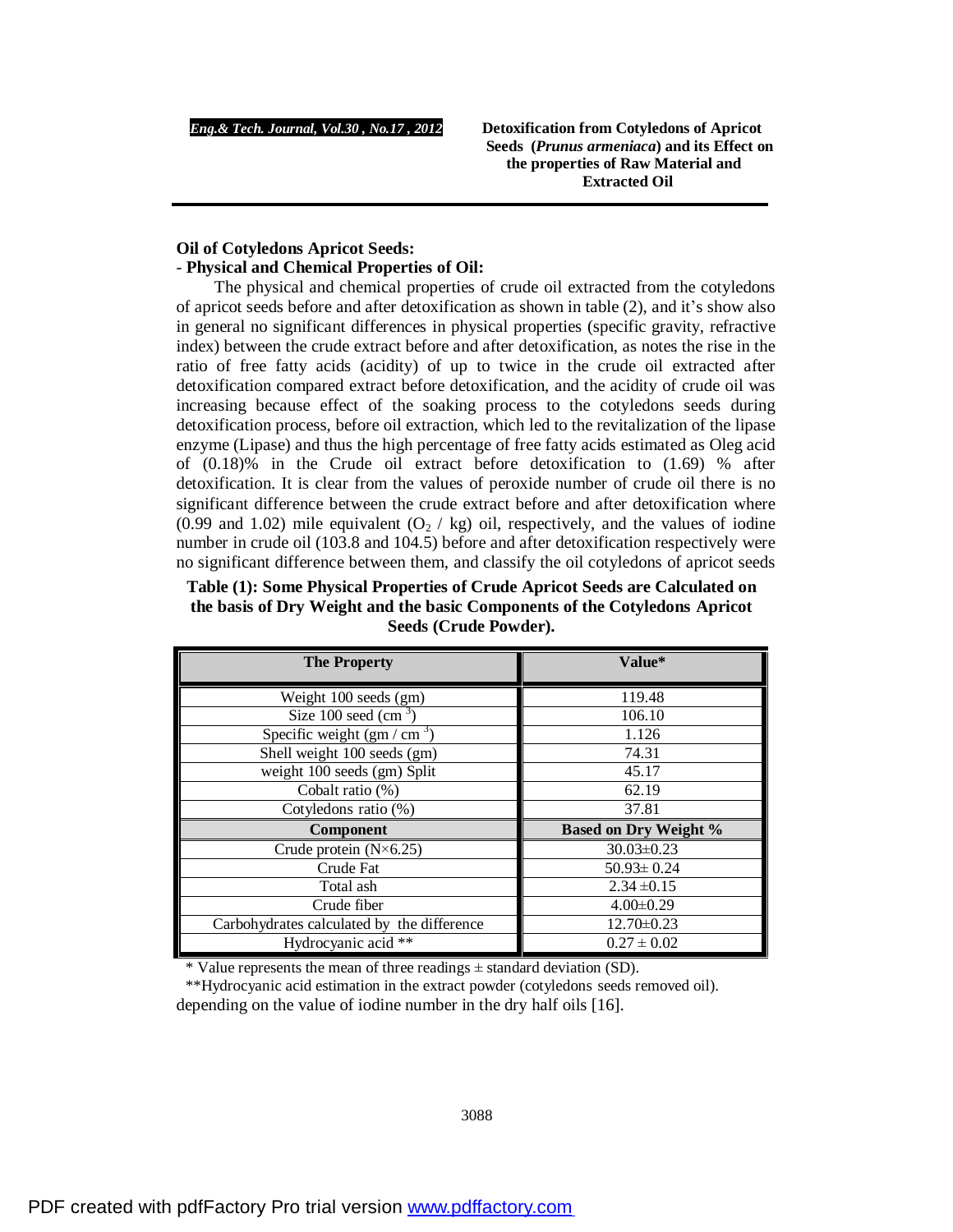|                                                   | Value of Crude Oil*                            |                                               |  |
|---------------------------------------------------|------------------------------------------------|-----------------------------------------------|--|
| <b>The Property</b>                               | <b>Extract Before</b><br><b>Detoxification</b> | <b>Extract After</b><br><b>Detoxification</b> |  |
| Specific weight $(25)$ °C                         | $0.9114^{b} \pm 0.0002$                        | $0.9116^b \pm 0.0001$                         |  |
| Refractive index $(25)$ °C                        | $0.00051.4680^{\mathrm{b}}$ ±                  | $1.4680^{b} \pm 0.0002$                       |  |
| Free fatty acids (%) Estimated Oleg Acid          | $0.81^{b} \pm 0.02$                            | $1.69^{\text{ a}}\pm 0.122$                   |  |
| Peroxide number (mille equivalent $O_2$ / kg oil) | $0.99^{\mathrm{b}}$ ±0.0153                    | $1.02^{\mathrm{b}}$ ±0.059                    |  |
| Iodine number                                     | $103.8^{\mathrm{b}}$ ±0.360                    | $104.5^{\mathrm{b}}$ ±0.502                   |  |
| soaping number                                    | $188.7^{\text{ a}}\pm 0.251$                   | $187.9^{\text{a}} \pm 0.342$                  |  |
| Non-soaping components (%)                        | $1.23^{\text{a}}\pm0.049$                      | $1.22^{\text{a}}\pm0.070$                     |  |

| Table (2): Some Physical and Chemical Properties of Oil, Crude Cotyledons |
|---------------------------------------------------------------------------|
| <b>Apricot Seeds (Before and After Detoxification).</b>                   |

\* Value represents the mean of three readings  $\pm$  standard deviation (SD).

Values in the rows that take the same letters mean no significant difference at the level of significance equal to or lower than (0.05).

It is also noted were no significant differences between the crude extract before and after detoxification for the values of soaping number, the percentage of non- soaping material and the iodine number, which is equal in the crude oil before and after detoxification, have agreed the results of this study with [16] for some properties such as specific gravity, refractive index and the value of soaping number.

#### **- Fatty Acids:**

Table (3) shows the percentage content of the oil cotyledons of apricot seeds to raw fatty acids before and after detoxification and shows in the oil cotyledons of apricots seeds that percentage of the oleic acid where the highest percentage between (69.00-69.41) %, followed by Linoleic acid (24.19 -24.48) % and Palmatic acid (4.32 - 4.80) %, while the other fatty acids are found in low percentage of crude oil. The oil of cotyledons apricot seeds contains a small percentage of saturated fatty acids (5.63 -6.09) % on the other hand increase the percentage of unsaturated fatty acids (93.91 -94.38) %, especially mono acids and that the ratio of unsaturated to saturated fatty acids up on average about (16). The result shows that the composition of fatty acids in the crude oil cotyledons of apricot seeds were no differences between the extracted crude oil before and after detoxification, and notes from the results obtained during this study of cotyledons of apricot seeds consistent with many other studies [19, 20].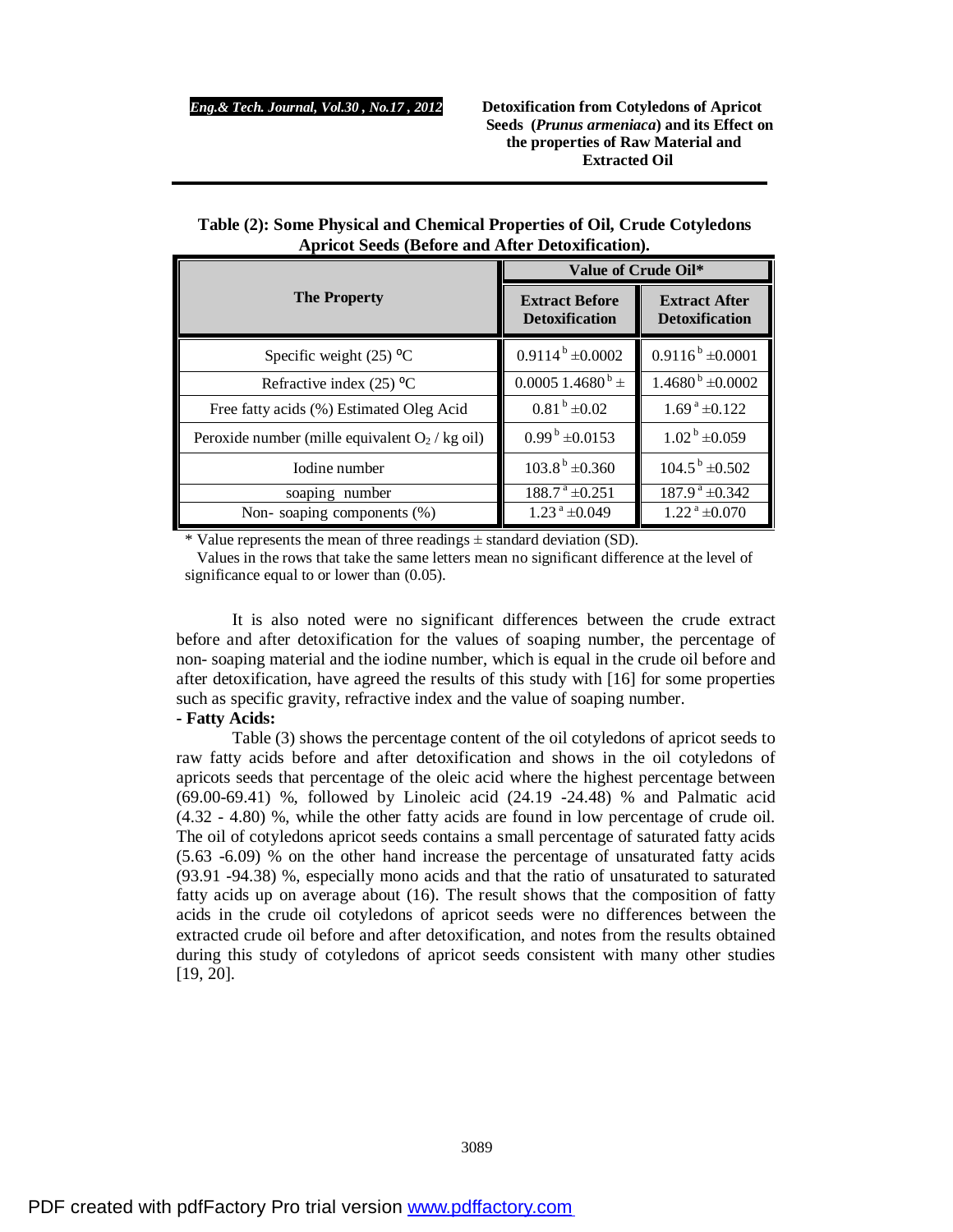| Table (3): Percentages of Fatty Acids in Oil of Crude Cotyledons Apricot |  |
|--------------------------------------------------------------------------|--|
| Seeds (Before and After Detoxification).                                 |  |

|                                     | Value of Crude Oil*          |                             |  |
|-------------------------------------|------------------------------|-----------------------------|--|
| Fatty Acid (%)                      | <b>Before Detoxification</b> | <b>After Detoxification</b> |  |
| Palmitic (0:16 C)                   | 4.80                         | 4.32                        |  |
| Lauric (1:16 C)                     | 0.60                         | 0.61                        |  |
| stearic $(0.18 C)$                  | 1.20                         | 1.22                        |  |
| Oleic (1:18 C)                      | 69.0                         | 69.41                       |  |
| Linoleic $(2:18)$                   | 24.19                        | 24.22                       |  |
| Linolenic $(3:18C)$                 | 0.12                         | 0.14                        |  |
| Arahidonic (0:20 C)                 | 0.09                         | 0.09                        |  |
| <b>Total Saturated Acids</b>        | 6.09                         | 5.65                        |  |
| <b>Total Unsaturated Acids</b>      | 93.91                        | 94.38                       |  |
| The Ratio of Unsaturated: Saturated | 15.42                        | 16.76                       |  |

\* Value represents the mean of three readings  $\pm$  standard deviation (SD).

#### **- Oil Contains:**

Were separated contains of the oil cotyledons of apricot seeds by using thin layer chromatography (TLC) and figure (1) shows separated components from the crude extract oil cotyledons of apricot seeds before and after detoxification, and shows the presence of eight components are separated by the polar lipids (phospholipids), mono ethyl glycerol, 1,2 , 3,2 – die-ethyl glycerol, estirol, 3,1 tri-ethyl glycerol, free fatty acids, tri-ethyl glycerol, hydrocarbons and finally esters glycerol arranged from the start to the final line, therefore that tri-ethyl glycerol is the main component and the highest percentage compared to the other components. The results also shows no differences between the extracted crude oil before and after the removal of toxic components which correspond to the two samples. That the results reached by [16] indicate the presence of four main contains glycerol (Triple, Binary, Mono), free fatty acids, substances of non- soaping and polar fats which is the results consistent with [11] to that tri-glycerol is the main component in the oil cotyledons of apricot seeds as well as the presence of free fatty acids and estirol and a low percentage of hydrocarbons and polar lipids.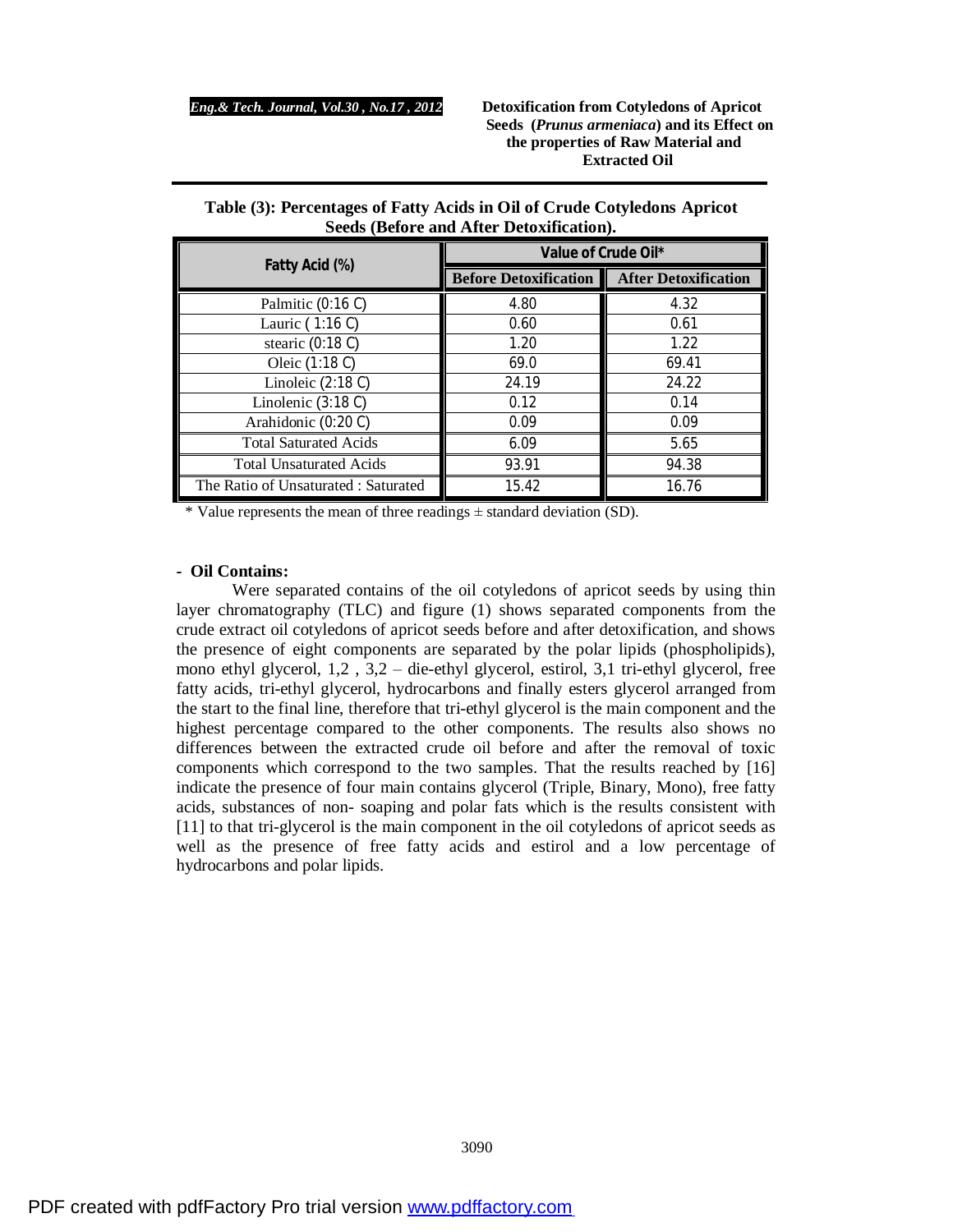

# **Figure (1): Separated Components from the Crude Oil of Cotyledons Apricot Seeds Extract Before and After Detoxification by Thin Layer Chromatography (TLC)**

# **- The separated components.**

A - Polar Lipids (Phosphate).

#### B - Ethyl glycerol.

- C- 1,2, 3,2 die-ethyl glycerol.
- D Estirol.
- $E 3$ , 1 ethyl glycerol.
- F- Free fatty acids.
- G Tri-ethyl glycerol..
- $\mathbf{C}$  **Composition Composition Composition Act Composition Act Composition Composition Composition Act Composition Composition Composition Composition Composition Composition Composition Com**

# **- Samples**.

1. Crude oil apricot seeds after detoxification.

- 2. Crude oil apricot seeds before detoxification.
- **- Carrier material**.

Silica gel, G (Type 60), thickness of 0.25 mm. **- Separation solvent**.

- Ether: die-acetyl ether: ice acetic acid  $(v / v / v 2: 30: 70)$ .
- **- Iodine vapor**.

 Studied the chemical composition of the cotyledons of apricot seeds after detoxification by soaking the full seeds in water (before oil extraction) or by soaking of the Crushing of the cotyledons seeds in water after extraction of oil, and table (4) shows the percentage of the components on a dry weight basis and notes that the powder of cotyledons seeds removed a toxicity become concentrates protein, where the percentage of protein (54.62 and 52.91) % when detoxification before and after the extraction of oil from cotyledons seeds, respectively. There are significant differences in the content of powder from the protein between the two methods to remove toxic because of this difference to soak crushed cotyledons seeds removed fat in water to remove toxic leading to it was part of the proteins dissolved in water, while in the other way to remove toxic is soak full cotyledons seeds in water before oil extraction, which reduces the loss of the protein. Powder of cotyledons seeds are contains on a small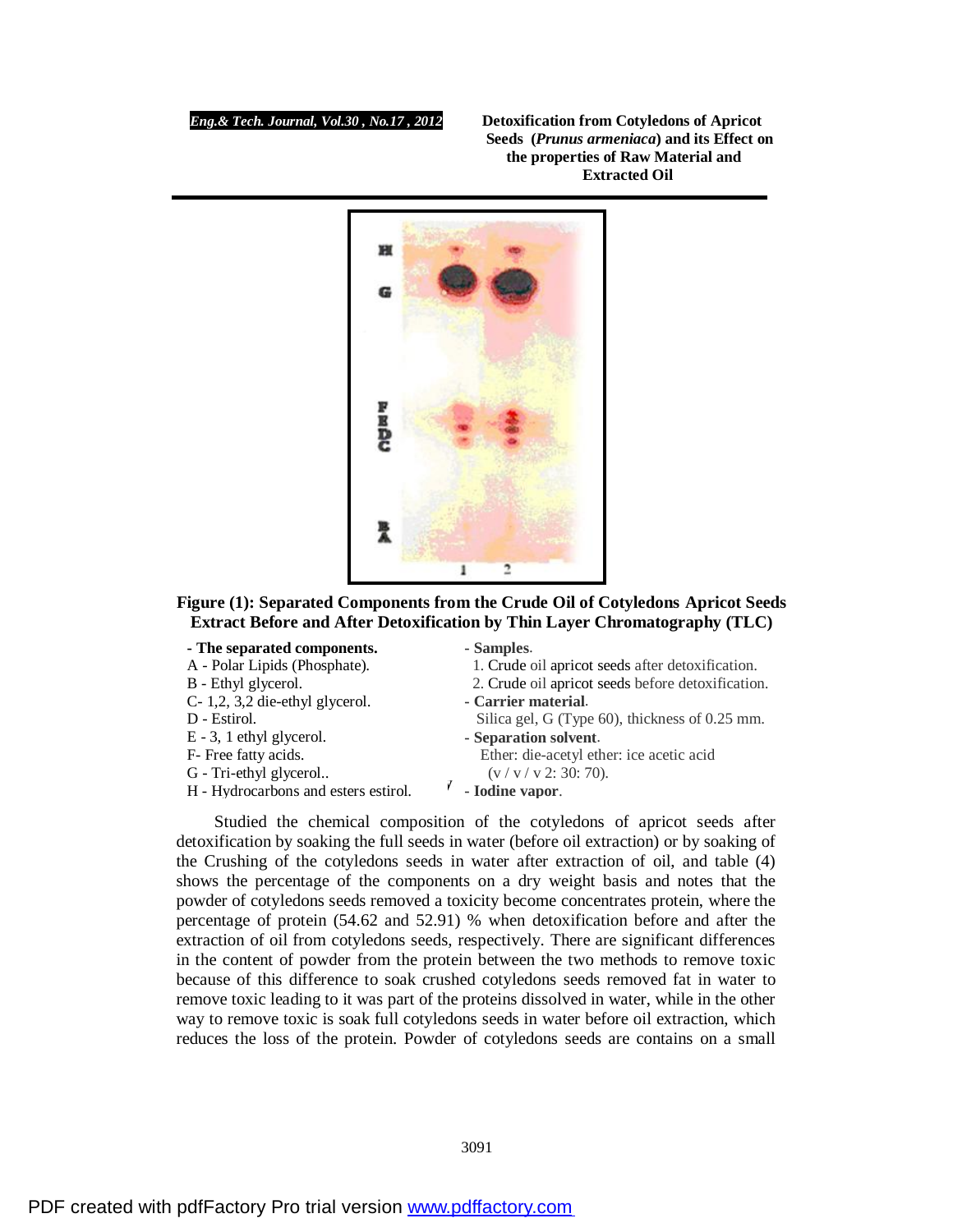#### *Eng.& Tech. Journal, Vol.30 , No.17 , 2012* **Detoxification from Cotyledons of Apricot**

# **Seeds (***Prunus armeniaca***) and its Effect on the properties of Raw Material and Extracted Oil**

percentage of crude oil up to (2.16 and 3.46) % for the two methods, respectively, as shown in Table (4) also the percentage of total ash and crude fiber in the powder cotyledons seeds removed toxicity. The percentage of ash be less when detoxification is occurs After oil extraction, as is the case in the percentage of protein because of loss of soaking water through the detoxification process, while noting the crude fibers are increase in the content of powder of cotyledons seeds because of decrease for each of the protein and ash in the first method of detoxification. It is clear from the results there is no significant difference in the total carbohydrates contents of the product powder were calculated the difference of up to (34.96 and 35.50) %, respectively, for tow methods of detoxification. According to [6, 21] results for chemical composition for the powder of the cotyledons apricot seeds removed toxicity consistent with the results of this study, and notes that the remainder concentration of the hydrocyanic acid, and the output from the hydrolysis of Amygdaline after detoxification soak this full cotyledons seeds (before oil extraction) up to (6.2) mg / 100 gm, while the remainder of it in a way (soaking crushed cotyledons seeds after extracting oil) up to (9.1) mg / 100 gm. As can be seen from the results that the remainder of the hydrocyanic acid represents about (2.3)% and thus the percentage of removal to (97.7%) in a way (detoxification soak this full cotyledons seeds before oil extraction), while the remainder of the hydrocyanic acid the method the other (soak crushed cotyledons seeds after oil extraction) up to (3.37)% and therefore the efficiency of detoxification (removal of hydrocyanic acid) up to about (96.63)% and because the difference between the two methods mainly to the time of soaking and the degree of activity of the Emulsin enzyme responsible for the hydrolysis of Amygdaline in the cotyledons of apricot seeds, and the results obtained notes that the concentration of hydrocyanic acid was lower by a simple with what the [8, 11], where the ratio of hydrocyanic acid within the limits of (0.32)% compared to what we found in this study, which amounted to (0.27)% for the of apricots seeds in the local markets of Iraq.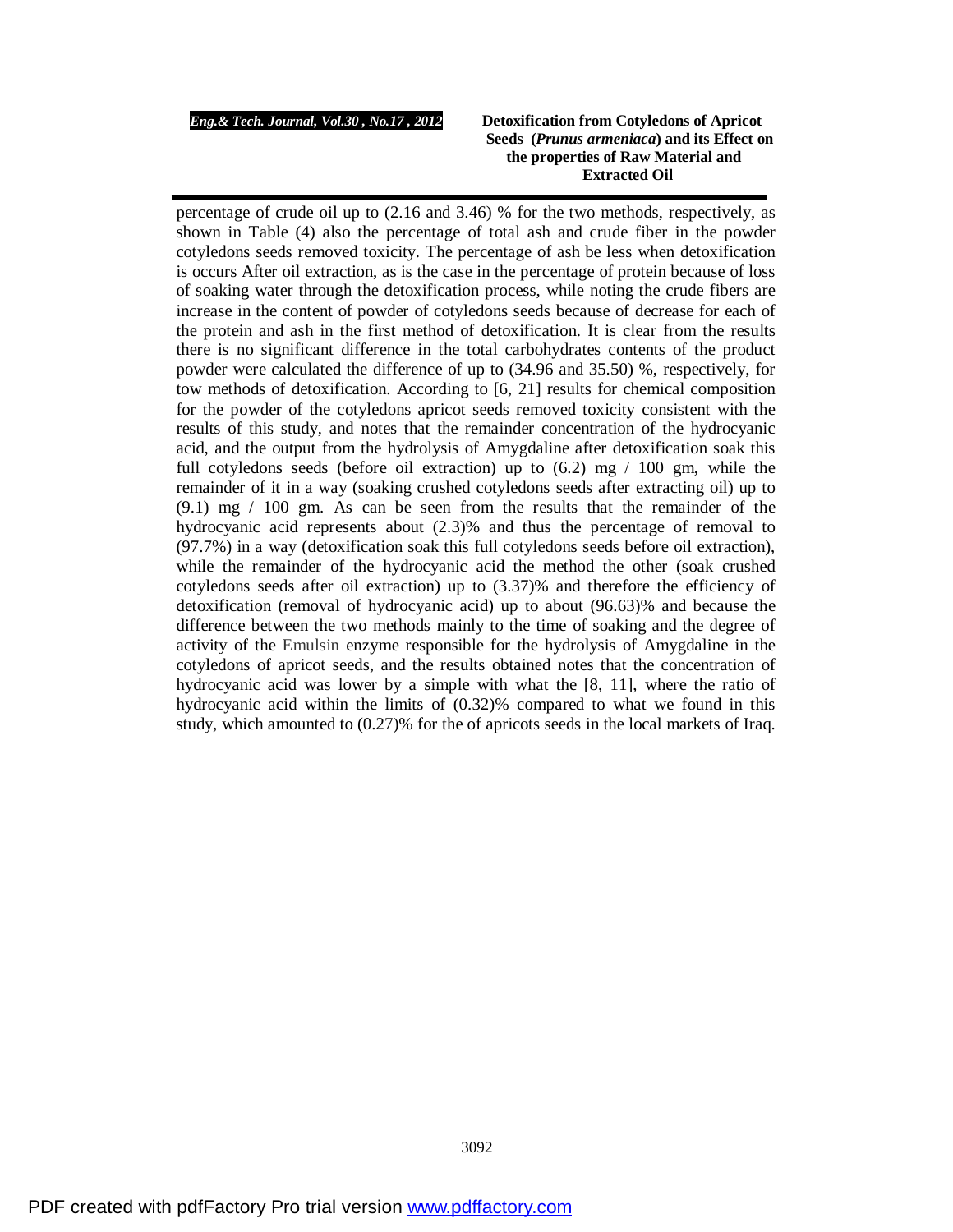# **Table (4): Percentage of the Basic Components to Powder of Cotyledons Apricot Seeds Removed Toxicity (Before and After Oil Extraction) (Dry Weight Basis).**

| Component (%)                              | Value for the powder cotyledons seeds<br>removed toxicity *                       |                                                                         |  |
|--------------------------------------------|-----------------------------------------------------------------------------------|-------------------------------------------------------------------------|--|
|                                            | <b>Detoxification of full</b><br>cotyledons seeds<br>before the oil<br>extraction | Detoxification of<br>powder cotyledons<br>seeds after oil<br>extraction |  |
| **Crude Protein                            | $54.62^{\text{a}} \pm 0.22$                                                       | $52.91^{b} \pm 0.35$                                                    |  |
| Crude Fat                                  | $2.16^{\mathrm{b}} \pm 0.15$                                                      | $3.46^{\text{a}} \pm 0.19$                                              |  |
| Total Ash                                  | $2.83^{\text{a}} \pm 0.11$                                                        | $2.46^{\mathrm{b}} \pm 0.21$                                            |  |
| Crude Fibers                               | $5.43^{b} \pm 0.10$                                                               | $5.67^{\text{ a}}\pm0.23$                                               |  |
| Carbohydrates calculated by the difference | $34.96^{\text{a}} \pm 0.24$                                                       | $35.5^{\text{a}} \pm 0.36$                                              |  |
| Hydrocyanic acid (mg/100 gm)               | $6.2^{\mathrm{b}} \pm 0.1$                                                        | 9.1 $^{\rm b}$ ±0.1                                                     |  |

\* Value represents the mean of three readings  $\pm$  standard deviation (SD).

Values in the rows that take the same letters mean no significant difference at the level of significance equal to or lower than (0.05).

\*\*  $N \times 6.25$ 

# **- Mineral Elements**

Table (5) shows a powder contains of cotyledons of apricot seeds for mineral elements before and after the removal of toxic and that powder contains higher concentrations of mineral elements before detoxification compared with after detoxification. The elements were found in high concentration in the powder of cotyledons apricot seeds before detoxification is phosphorus, potassium, magnesium, calcium and sodium, where up its to  $(642, 633.8, 140.6, 72.6, 60.4)$  mg  $/ 100$  gm, respectively, and other elements found in concentrations are relatively small which is zinc, iron, copper and manganese. The effect of the detoxification process in powder seeds contains from the mineral elements is relatively little, especially when detoxification before oil extraction (detoxification full cotyledons seeds), while the detoxification of crushed cotyledons seeds after oil extraction was more effect on the concentration of mineral elements, the concentration of mineral elements are decrease after detoxification because the loss these elements in the soaking water through the detoxification and especially after the oil extraction to increased surface area of the crushed cotyledons seeds compared with the full cotyledons seeds in the other method detoxification. The concentration of phosphorus, magnesium, zinc and copper in the powder cotyledons of apricot seeds removed Amygdaline was agree with [11] and disagree in the other elements in varying degrees.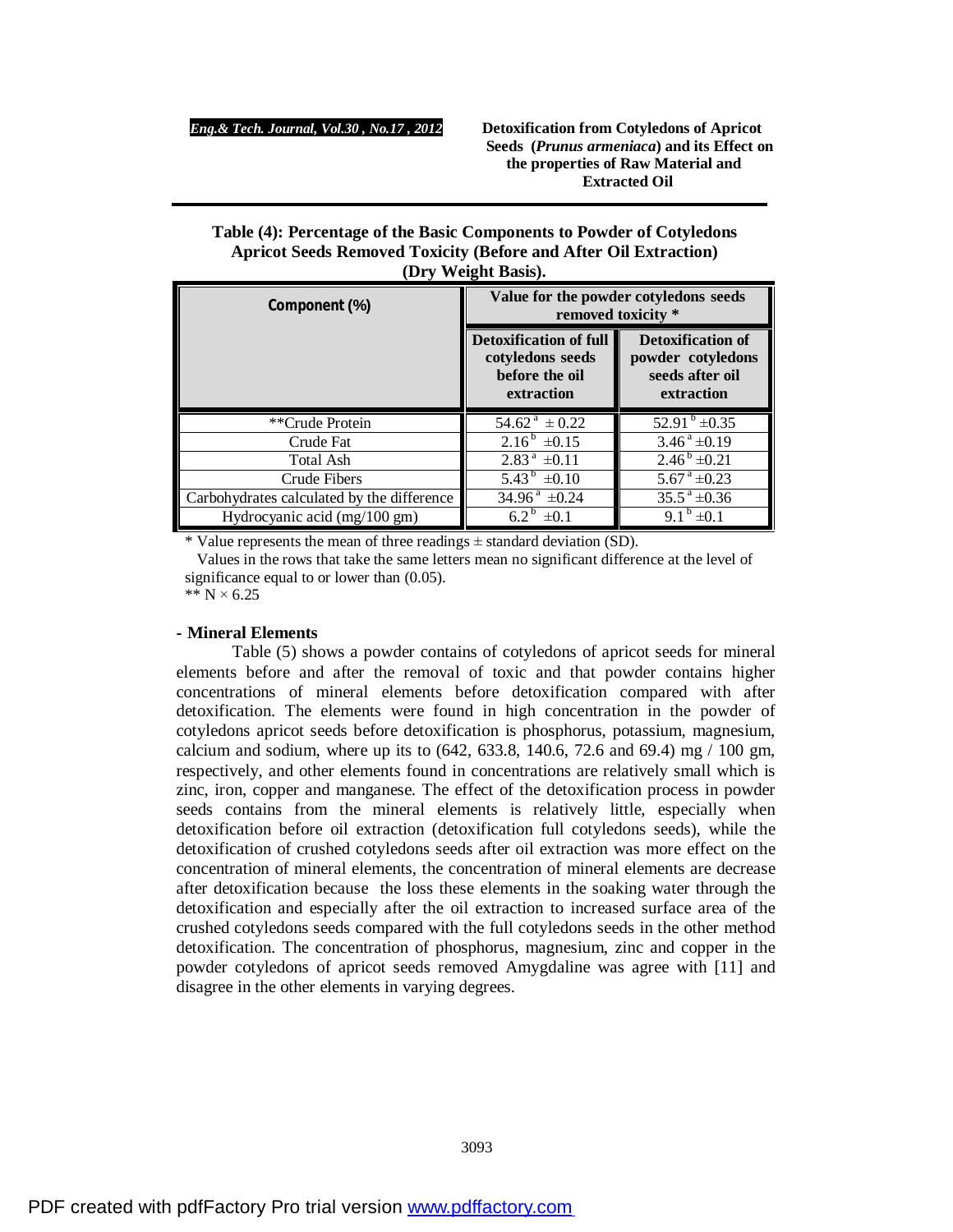| Table (5): A contents of Cotyledons of Apricot Seeds in Mineral Elements |
|--------------------------------------------------------------------------|
| Before and After Detoxification, and the Exact Powder Content Remove the |
| <b>Toxicity (Before and After oil Extraction).</b>                       |

|                          | mg/100 gm                                        |                                                                                   |                                                                                |  |
|--------------------------|--------------------------------------------------|-----------------------------------------------------------------------------------|--------------------------------------------------------------------------------|--|
| Element                  | Powder of<br>cotyledons apricot                  | Powder of cotyledons seeds removed<br>toxic                                       |                                                                                |  |
|                          | seeds before<br>detoxification<br>(crude powder) | <b>Detoxification of</b><br>full cotyledons<br>seeds before the oil<br>extraction | <b>Detoxification of</b><br>powder cotyledons<br>seeds after oil<br>extraction |  |
| Potassium $(K)$          | 633.84                                           | 512.6                                                                             | 321.2                                                                          |  |
| Magnesium $(Mg)$         | 140.64                                           | 138.4                                                                             | 134.5                                                                          |  |
| Calcium (Ca)             | 72.57                                            | 67.5                                                                              | 56.3                                                                           |  |
| Sodium (Na)              | 69.39                                            | 62.1                                                                              | 52.6                                                                           |  |
| Manganese (Mn)           | 1.10                                             | 1.02                                                                              | 0.94                                                                           |  |
| $\text{Zinc}(\text{Zn})$ | 8.45                                             | 7.83                                                                              | 7.10                                                                           |  |
| Iron (Fe)                | 6.46                                             | 5.36                                                                              | 4.92                                                                           |  |
| Copper (Cu)              | 1.47                                             | 1.31                                                                              | 1.28                                                                           |  |
| Phosphorus (P)           | 642                                              | 642                                                                               | 529                                                                            |  |

**- Amino Acids** 

The types and amounts of amino acids in the powder of cotyledons apricot seeds before and after detoxification in two different methods by soaking in water for a full cotyledons seeds before oil extraction as well as soaking in water to cotyledons the crushed seeds after oil extraction and Can be shown in table (6). It is clear from the results that the Glotamic acid is the main acid (high concentration), where up to (24.4 gm / 100 gm protein) followed by aspartic acid (10.18 gm / 100 gm protein) and two of the non- essential amino acid, and also noted that the powder of cotyledons of apricot seeds before detoxification containing moderate amounts of most non- essential amino acids except the amino sulfate acid and Threonine, and when comparing the effects of detoxification both methods on the content of powder of cotyledons apricot seeds of amino acids observed a decrease in some amino acids and an increase in others, that of essential and non- essential amino acids both. Table (6) is clear also that the total non- essential amino acids a close significantly in the powder removed toxic both ways compared (crude powder) before detoxification, as well as for amino acids of non- essential amino acids, the results of this study are agreed with [1, 8, 11].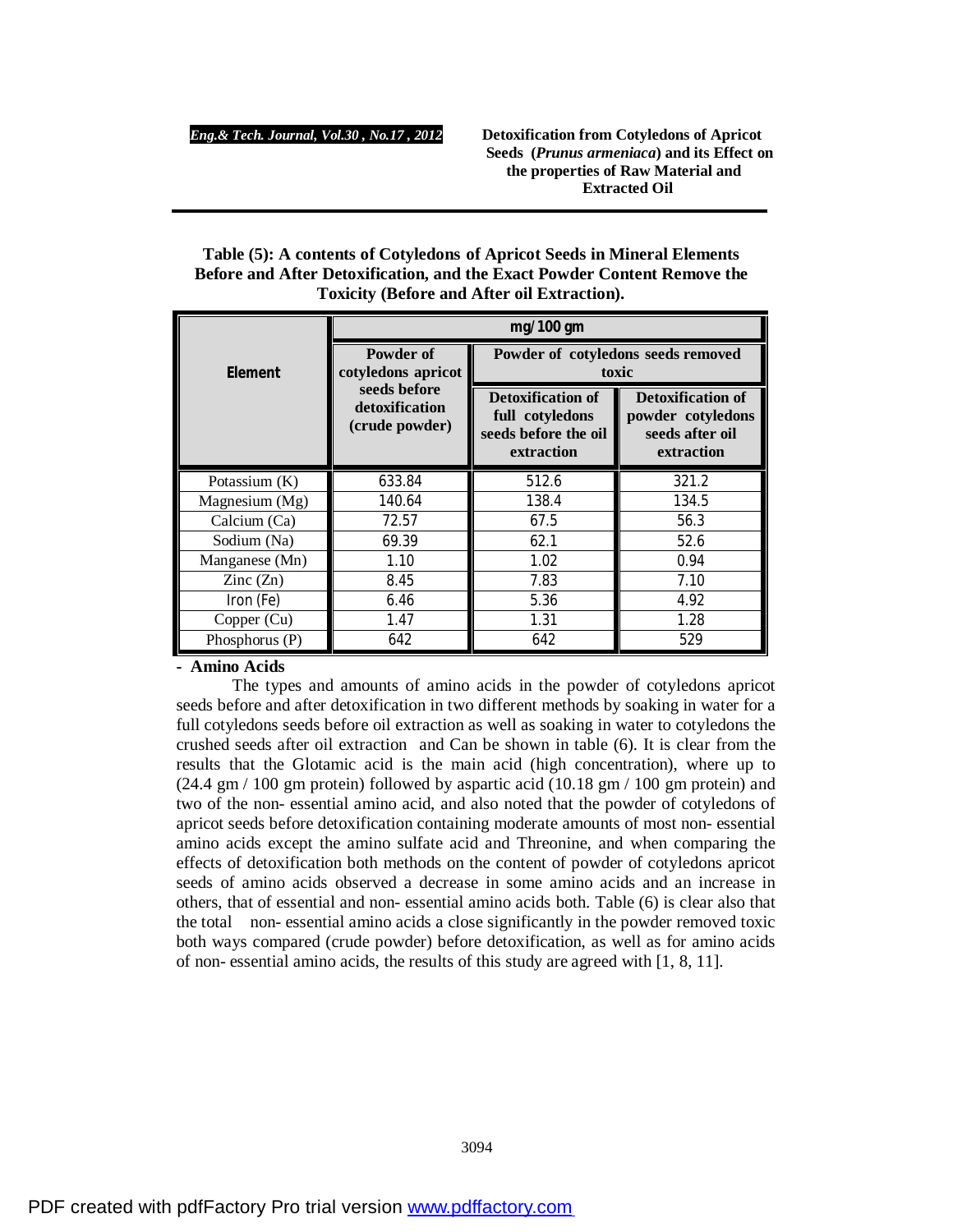**Table (6): Types and Amount of Amino on a Powder of Cotyledons of Apricot Seeds Before and After Detoxification, and the Content of Exact Powder Removed of Toxicity (Bbefore and After Oil Extraction), which was obtained Compared to what Reported by the Food and Agriculture (FAO).**

|                                  | gm/100 gm protein                                           |                                                                                      |                                                                                   |                       |
|----------------------------------|-------------------------------------------------------------|--------------------------------------------------------------------------------------|-----------------------------------------------------------------------------------|-----------------------|
| Amino acid                       | Powder of<br>cotyledons                                     | Powder of cotyledons seeds<br>removed toxic                                          | Food and<br><b>Agriculture</b>                                                    |                       |
|                                  | apricot seeds<br>before<br>detoxification<br>(crude powder) | <b>Detoxification</b><br>of full<br>cotyledons<br>seeds before the<br>oil extraction | <b>Detoxification</b><br>of powder<br>cotyledons<br>seeds after oil<br>extraction | Organization<br>(FAO) |
|                                  |                                                             | essential amino acid                                                                 |                                                                                   |                       |
| Valine                           | 3.52                                                        | 4.60                                                                                 | 4.48                                                                              | 3.5                   |
| Leucine                          | 5.84                                                        | 6.15                                                                                 | 5.93                                                                              | 6.6                   |
| Isoleucine                       | 6.96                                                        | 7.06                                                                                 | 7.09                                                                              | 2.8                   |
| Threonine                        | 2.70                                                        | 2.91                                                                                 | 2.79                                                                              | $\overline{3.4}$      |
| Lysine                           | 5.02                                                        | 3.50                                                                                 | 3.13                                                                              | $\overline{5.8}$      |
| Vinaline                         | 5.02                                                        | 5.32                                                                                 | 5.49                                                                              | 6.3                   |
| Tryptophan                       | ND                                                          | ND                                                                                   | <b>ND</b>                                                                         | 1.1                   |
| Methionine                       | 0.60                                                        | 0.68                                                                                 | 0.70                                                                              | $\overline{2.5}$      |
| Cystine                          | 0.10                                                        | 0.20                                                                                 | 0.13                                                                              |                       |
|                                  |                                                             | Non- essential amino acid                                                            |                                                                                   |                       |
| Aspartic                         | 10.18                                                       | 12.87                                                                                | 11.08                                                                             | $-$                   |
| Glotamic                         | 24.42                                                       | 23.42                                                                                | 24.32                                                                             | $-$                   |
| Glaisine                         | 4.79                                                        | 4.82                                                                                 | 4.66                                                                              |                       |
| Aalnine                          | 5.17                                                        | 4.82                                                                                 | $\overline{5.12}$                                                                 | $-$                   |
| Histidine                        | 4.38                                                        | 3.20                                                                                 | $\overline{2.32}$                                                                 | $-$                   |
| Arginine                         | 7.44                                                        | 6.78                                                                                 | 7.18                                                                              | $=$                   |
| Serine                           | 4.33                                                        | 3.07                                                                                 | 4.29                                                                              |                       |
| Proline                          | 4.59                                                        | 3.56                                                                                 | 4.59                                                                              |                       |
| Thyrosine                        | 4.84                                                        | 3.00                                                                                 | 3.04                                                                              |                       |
| Total of<br>essential acids      | 29.76                                                       | 30.42                                                                                | 29.74                                                                             | $-$                   |
| Total of non-<br>essential acids | 67.14                                                       | 65.54                                                                                | 66.6                                                                              |                       |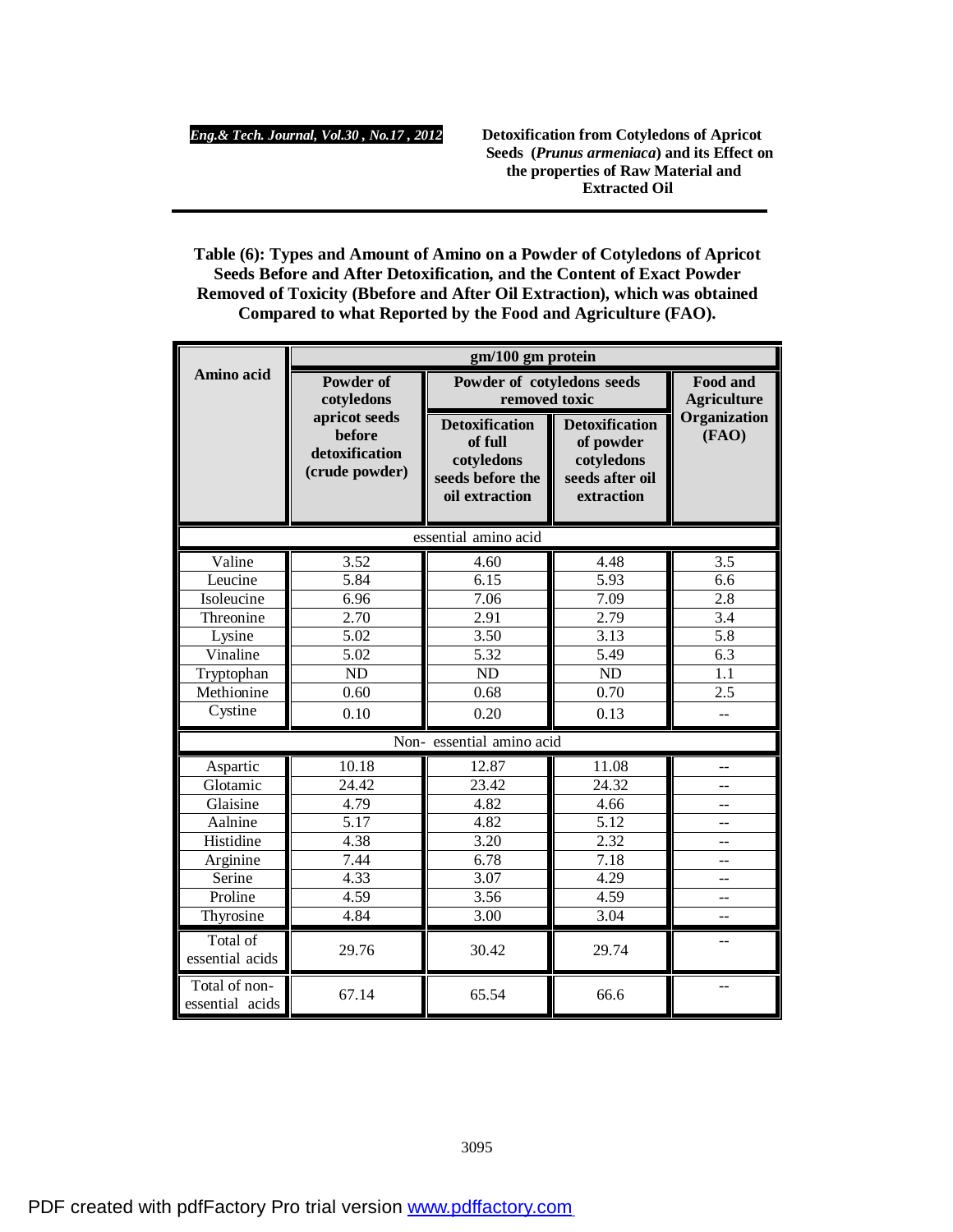#### **REFERENCES:**

- [1] Abd El-Aal M. H. and Hamza, M. A., In Vitro digestibility, "Physicochemical and functional properties of apricot kernel proteins", Food Chem. (19): pp. 197 – 211, (1986).
- [2] Gandhi, V. M., Mulky, M. J., Mukerji, B., Iver, V.J. and Cherian, K. M., "Safety evaluation of wild apricot oil", Chem. Toxicol, (6): pp. 583 – 587, (1997).
- [3] Aggarwal, K. K., Masood, K., Bedi, K. and Narasimha, M., "Commercial utilization of wild apricot kernels", J. oil Technol. Assac. India, (3): pp. 67 – 69, (1974).
- [4] Turan, S., Topcu, A., Karabulut, I., Vural, H. and Hayaloglu, A. A., "Fatty acid, triacylglycerol, phytosterol, and tocopherol variations in kernel oil of malatya apricots from Turkey", J. Agric Food Chem. 26; 55(26): pp. 10787-10794, (2007).
- [5] Hopkins, S., "Apricot Kernel oil International Tropical Fruits Network", 1-2, (2006).
- [6] Hallabo, S. A. S.; El-Wakell, F. A. and Morsi, M.K., "Chemical and physical properties of apricot kernel, apricot kernel oil and almond kernel oil", J. Food Sci. (3): pp. 1–5, (1975).
- [7] Banerjee, P. N. and Bhatt, S., "Structural studies of a new acidic polysaccharide of apricot seeds", Nat. Prod. Res. 20; 21(6): pp. 507-521, (2007).
- [8] El-Adawy, T. A., "Chemical, technological studies and characterization of apricot kernel proteins", Ph.D. Thesis Faculty of Agric. Minufiya University, Egypt, (1992).
- [9] Kupper, J., Schuman, M., Wennig, R., Gorber, U., Mittelholzer, A., Artho, R., Meyer, S., Kupferschmidt, H. and Naegeli, H., "Cyanide poisoning associated with the feeding of apricot kernels to dairy cattle", Vet Rec. 12; 162(15): pp. 488-489, (2008).
- [10] Sarhan, M. A. I., "Studies on production of apricot juice", M.Sc. Thesis, Faculty of Agriculture Cairo University, Cairo, Egypt, (1970).
- [11] Attia, R. S., "Studies on apricot seeds (*Prunus armeniaca*) to use as a nonconventional source for edible oil and protein", J. Agric. Sci. Mansoura Univ., (11): pp. 6994 – 7009, (2000).
- [12] Rahma, E. H., El-Adawy, T. A., Laiztity, R., Gomaa, M. and El-Bedawey, A. A., Effect of Detoxification Treatments on the Physiochemical Proteins of Apricot Kernel Protein. Proceedings of the World Conference on Oil Seeds Technology and Utilization, AOCS: pp. 480-485, (1993).
- [13] Nout, M. J. R., Tuncel, G. and Brimer, L., "Amygdalin of bitter apricot seeds (*Prunus armeniaca*)", Int. J. Food Microbiol. , (24): pp. 407 – 412, (1995).
- [14] Association of Official Analytical Chemists (AOAC), "Official methods of the analysis",  $15<sup>th</sup>$  Ed., AOAC, Washington, DC, USA, (1990).